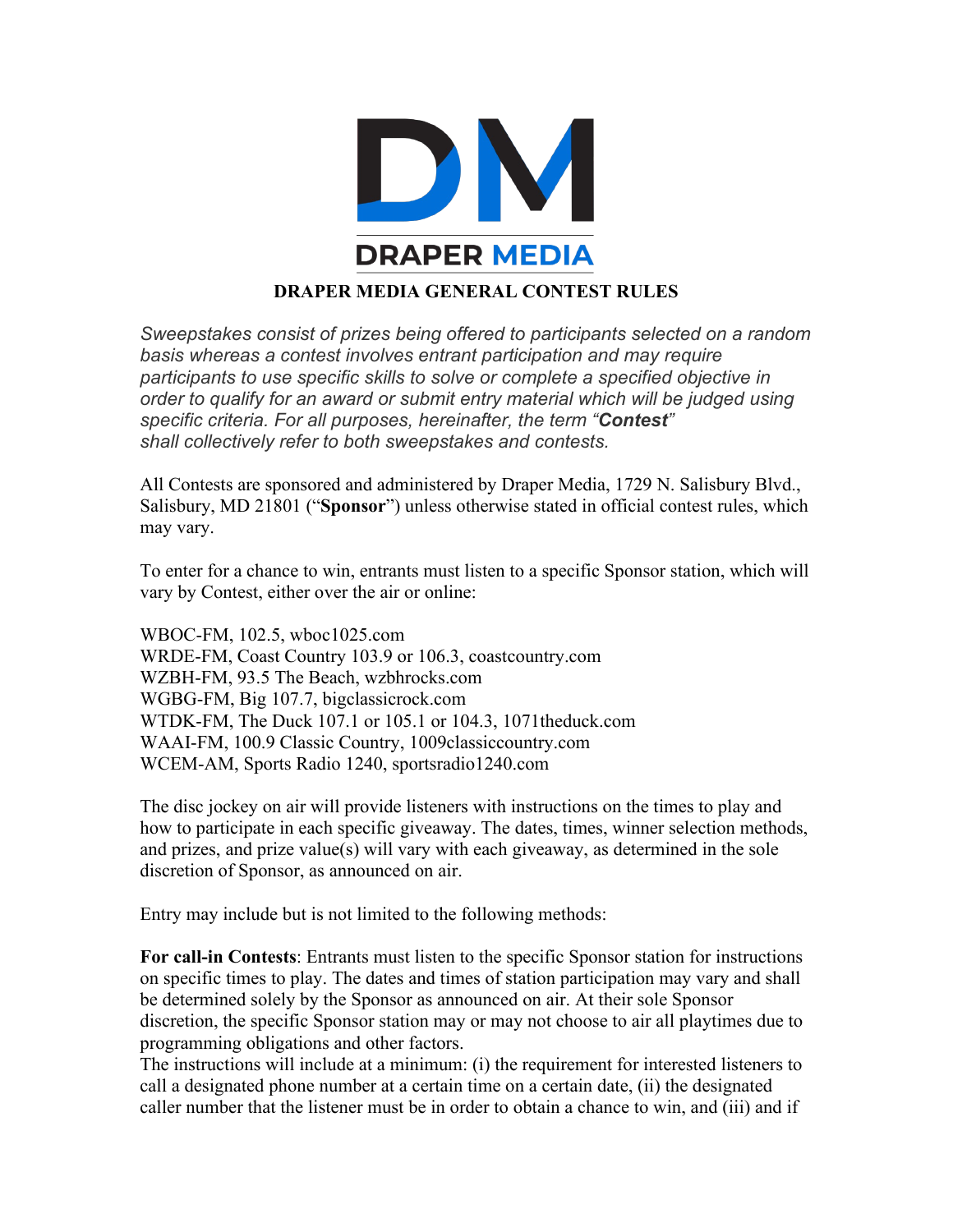there are any other requirements to win (e.g. listener must answer a question correctly). Odds of winning will be determined by the number of calls received.

If the Sponsor determines the designated caller is not eligible, the Sponsor may continue to select the next consecutive caller as the potential winner for that playtime until an eligible caller is determined.

**For Online Contests**: The instructions will include at a minimum for interested listeners to visit the designated Sponsor station website and click on specific URL link where entrants must accurately complete all required fields by a specific date and/or time, or the entry will be deemed incomplete and will not qualify. Odds of winning will be determined by the number of entries received.

**For email Contests**: The instructions will include at a minimum for interested listeners to send an email to a designated email address with specified content by a specific date and/or time. Odds of winning will be determined by the number of emails received.

**For Social Contests** (including but not limited to Facebook, Instagram, Twitter, or TikTok): The instructions may include that interested listeners submit content and/or either Like or Comment on specific posts on a designated social page or app by a specific date and/or time. Odds of winning will be determined by the number of participants.

**For Content Submission or Skill Contest:** The instructions may include that interested listeners submit content as described either by Call-in, Online, Email, or to a Social website or app by a specific date and/or time. Unless specified otherwise, odds of qualifying and/or winning Content or Skill Contests is determined by judges and/or voting.

## *Consumer Created Content Requirements.*

As used herein, "Content" includes and refers to all information, content, and material submitted by you in connection with the Contest (including, but not limited to your submission).

By submitting your Content, you warrant and represent that such Content: (a) is your original work, (b) has not been previously published, (c) has not won previous awards, (d) has not been copied from other, (e) does not infringe upon the rights of any person or entity (including such individual's and/or entity's copyrights, trademarks rights, rights of privacy or publicity or any other intellectual property), (f) that you have obtained permission from a person whose name, likeness or name is used in the Content, and (g) and that publication of the Content via various media including Web posting, will not infringe on the rights of any third party rights. Any such entrant will indemnify and hold harmless, Released Parties (as defined herein) from any claims to the contrary. Any entrant whose Content includes names or likenesses of third parties or contains elements not owned by the entrant (such as, but not limited to, depictions of persons, buildings, trademarks or logos) must be able to provide legal releases for such use including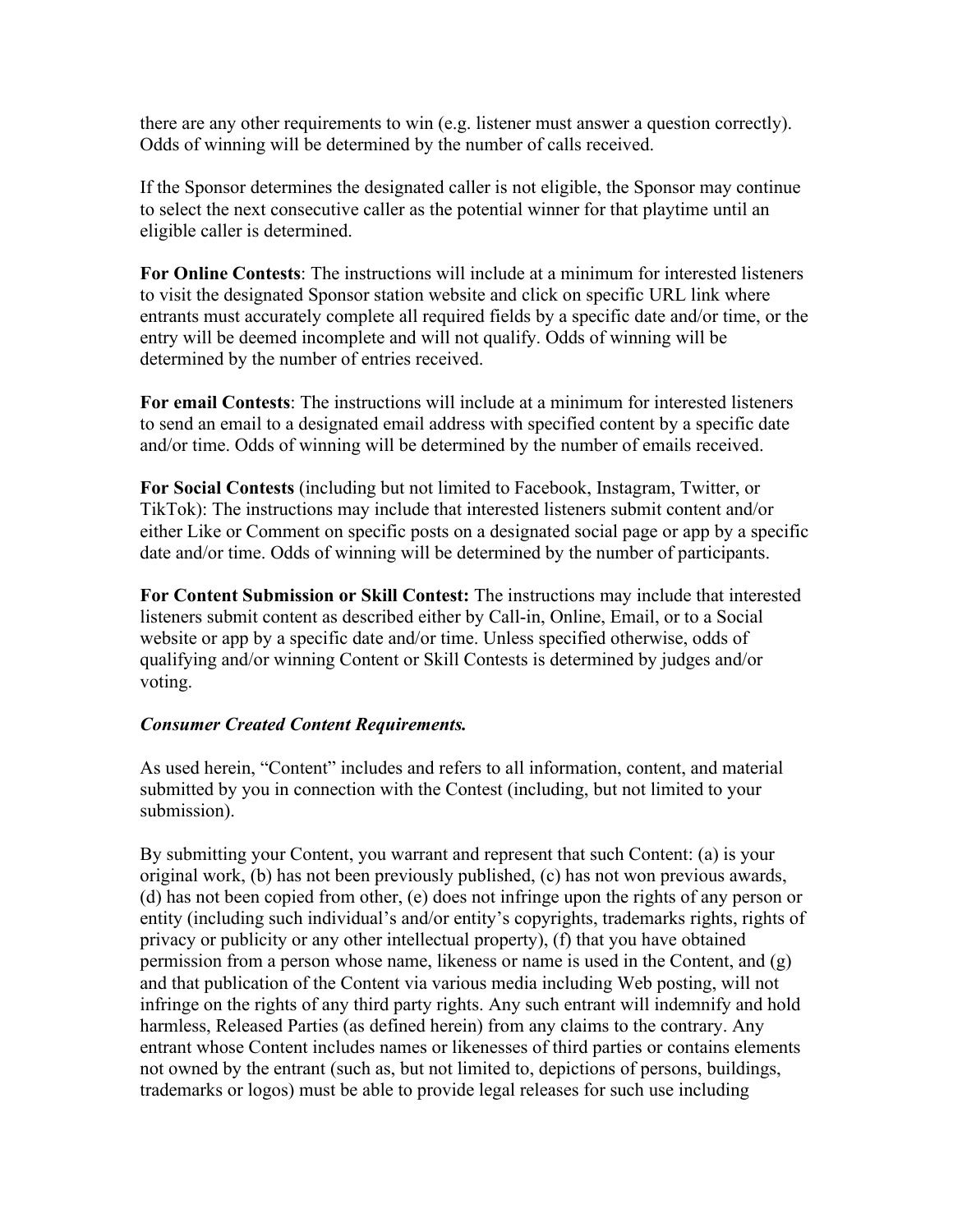Sponsor's use of such Content, in a form satisfactory to Sponsor, upon request, prior to award of prize and/or naming of entrant as a winner. The Content submitted shall be 100% owned and controlled by the entrant. The Content shall be free and clear of any claims by any person whose writings, quotes, or ideas are embodied in the Content, or any person rendering services in connection with the Content. The Content shall not contain any materials owned or controlled by a third party for which you have not obtained a license. The Sponsor reserves the right to remove or void any Content that it deems to be in violation of these Official Rules, in its sole and absolute discretion.

By submitting Content you agree that your Content disclosure is gratuitous, unsolicited, and made without restriction, will not place the Sponsor or Contest Entities under any fiduciary or other obligation, that the Sponsor and Sponsor are free to use and otherwise disclose the ideas contained in the Entry on a non-confidential basis to anyone or otherwise use the ideas without any additional compensation to you. You acknowledge that, by acceptance of your Content, the Sponsor and the Sponsor Entities do not waive any rights to use similar or related ideas previously known to Sponsor or Sponsor Entities, or developed by their employees, or obtained from sources other than you.

BY SUBMITTING ANY CONTENT, ENTRANT ACKNOWLEDGES THAT HIS/HER CONTENT MAY BE POSTED ON SPONSOR'S WEBSITE, OR ELSEWHERE ON THE INTERNET AS AUTHORIZED BY SPONSOR, IN SPONSOR'S DISCRETION. In consideration for your participation in this Contest and for the opportunity to win a prize hereunder, you hereby grant the Sponsor, the Contest Entities, and another authorized on their behalf, an unlimited, perpetual, worldwide, non-exclusive, nonrestrictive, royalty-free, sub-licensable (through multiple tiers) right and license to use, publish, reproduce, display, perform, adapt, modify, distribute, publically perform, transmit, have distributed, prepare derivative works of, and promote such Content in any form, in all media now known or hereinafter created, anywhere in the world, for any purpose and without consideration to the entrant.

All Content submitted must confirm to the additional submission requirements set forth as follows to be eligible:

- Content must comply with these Official Rules and any Terms of Service on the Sponsor website;
- Content must be uploaded/submitted in the format specified and must comply with the posting requirements set forth above and as posted on the Sponsor website;
- The Content must be Federal Communications Commission acceptable, including no use of indecent or obscene material or language;
- Content cannot be sexually explicit or suggestive, unnecessarily violent or derogatory of any ethnic, racial, gender, religious, professional, age, or sexual orientation group, profane or pornographic, contain nudity or any materially dangerous activity;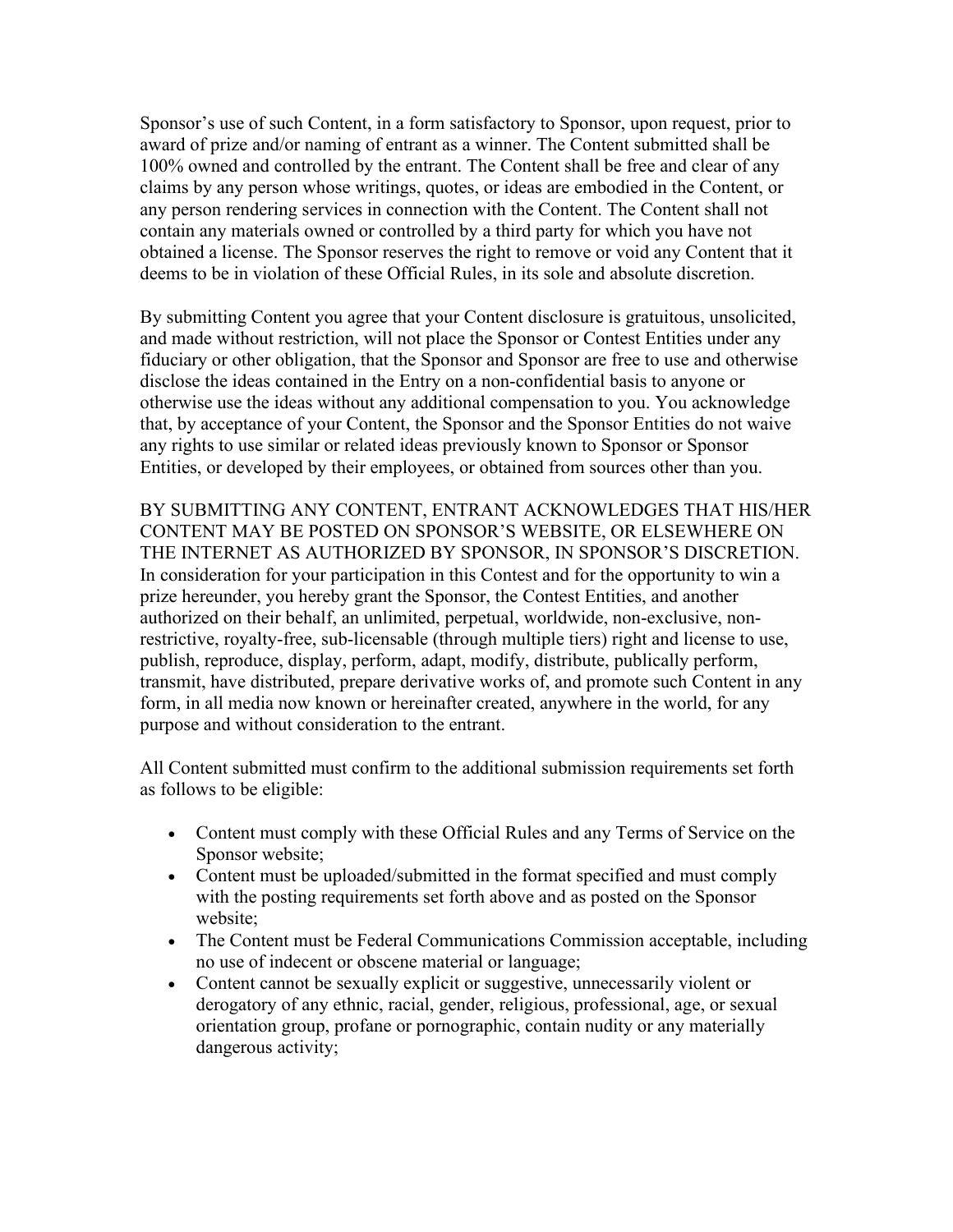- Content cannot promote alcohol, illegal drugs, tobacco, or firearms/weapons (or the use of any of the foregoing), and cannot promote or portray any activities that may appear unsafe or dangerous, or any particular political agenda or message;
- Content cannot be offensive, endorse any form of hate or hate group;
- Content cannot defame, misrepresent or contain disparaging, libelous, or misleading remarks, comments, or material about the Sponsor, the station, the Sponsor, any of their respective products and/or services, or about any other people, products or companies;
- Content cannot infringe on or violate any copyright, patent, trademark, trade secret, right of publicity, or other intellectual property, proprietary, or contractual right of a third party and cannot contain any personal identification such as license plate numbers, personal names, e-mail addresses or street addresses, other than entrant's;
- Content cannot contain trademarks, logos or trade dress owned by others, or advertise or promote any brand or product of any kind, without permission;
- Content cannot contain copyrighted materials owned by others (including photographs, sculptures, paintings and other works of art or images published on or in websites, television, movies or other media) without permission (Sponsor does not permit the infringement of others' rights and any use of materials not original to the entrant, except copyrighted materials owned by Sponsor, is grounds for disqualification from the Contest. Therefore, do not copy your favorite movie, book or photo or include materials, images, graphics, music or trademarks belonging to any third parties or incorporate the names, voices, likeness or personas of any party other than yourself unless you have obtained all rights necessary to permit you to use same in connection with your content and grant the rights herein granted to Sponsor and Contest Entities);
- Content shall not include any background artwork, unless it is an original work of the entrant (any artwork, murals, etc. that can be seen in the Content must be created solely by the entrant or entrant must be the sole owner of all copyright interests therein);
- The Content cannot be abusive or harassing towards any individual or group of individuals regarding race, sex, religion, creed, national origin, age, disability, gender identity or expression, sexual orientation or any legally protected classification (which includes, but is not limited to, epithets or slurs, threats, intimidations, or hostile acts);
- Content cannot contain materials embodying the names, likenesses, photographs, or other indicia identifying any person, living or dead, without permission;
- Content cannot communicate any messages or images inconsistent with the positive images and/or goodwill to which Sponsor wishes to associate;
- Content cannot depict, and cannot itself, be in violation of any law; and
- The Content must be socially acceptable and in good taste, as determined by the station in the station's sole discretion.

ALL DECISIONS REGARDING THE APPROPRIATENESS OF THE MATERIALS CONTAINED IN THE CONTENT SHALL BE AT THE SOLE DISCRETION OF THE SPONSOR. The Sponsor reserves the right to reject any Content, in its sole discretion,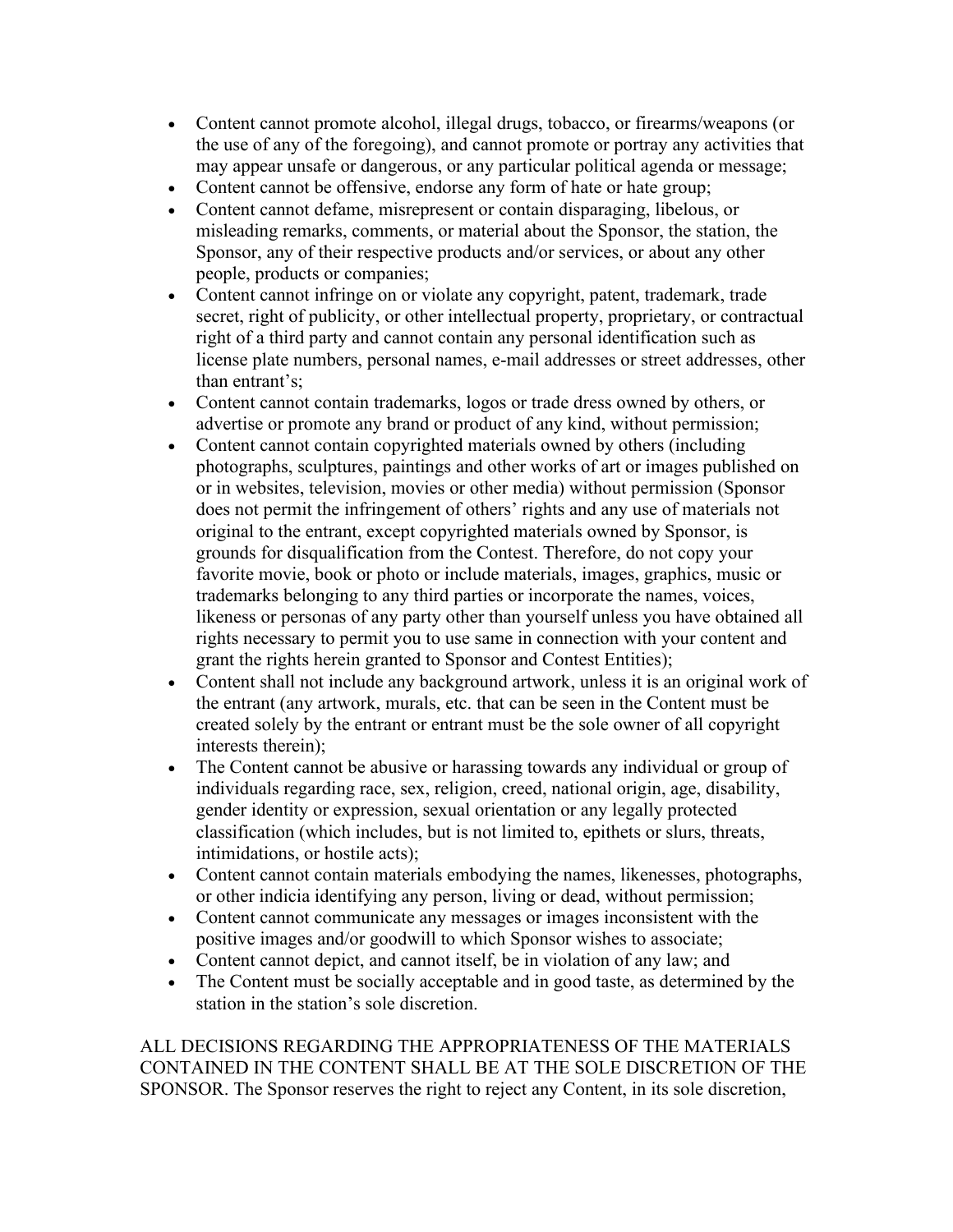based on the terms set forth herein as well as current broadcast standards and other programming and operating practices and policies established by the Sponsor and/or station for airing advertising. Any waiver of any obligation hereunder by Sponsor does not constitute a general waiver of any obligation to entrants. Sponsor reserves the right to waive the Contest Content requirements set forth herein in its reasonable discretion. Sponsor reserves the right, in its reasonable discretion, during or upon completion of the Entry Period, to request that any entrant resubmit his or her Content which fails to comply with the Content requirements prior to any judging period. CONSUMER CREATED CONTENT POSTED TO THE WEBSITE WAS NOT EDITED BY SPONSOR AND IS THE VIEWS/OPINIONS OF THE INDIVIDUAL ENTRANT AND DOES NOT REFLECT THE VIEWS OF SPONSOR IN ANY MANNER.

By accepting a prize, the winner(s) agrees that his or her Content will be deemed a Work Made For Hire under the Copyright laws of the United States, but if it cannot be so deemed, then the winner irrevocably assigns and transfers to Sponsor all of his/her right, title and interest in and to his/her Content, including all but not limited to all copyright and trademark rights which he or she may have, in the United States and worldwide, therein, for consideration, the receipt and sufficiency of which is hereby acknowledged. Winner hereby waives in favor of Sponsor, all rights of "Droit Moral" or "Moral Rights of Authors" or any similar rights or principles of law that winner may now or later have to their Content. Each of Sponsor reserves the right to alter, change or modify the winning Content, in its sole discretion. Upon request of Sponsor, winner shall execute and deliver such additional instrument of assignment, as may be solely deemed by Sponsor, reasonably necessary to establish the ownership of record of the right, title and interest in and to the Content and of the copyrights transferred and "Moral Rights of Authors" waived under these Official Rules. Should Sponsor fail to request the said assignment as stated that shall not be deemed a waiver of Sponsor's rights and Sponsor may, at a later time, request the assignment.

The Released Parties (as defined below) are not responsible for lost, late, undeliverable, illegible, damaged, stolen, misdirected, mutilated, or incomplete entries, regardless of cause. Multiple entrants are not permitted to share the same email address. Should multiple users of the same e-mail account or mobile phone number, as applicable, enter the Contest and a dispute thereafter arise regarding the identity of the entrant, the authorized account holder of said e-mail account or mobile phone account at the time of entry will be considered the entrant. "Authorized account holder" is defined as the natural person who is assigned an e-mail address or mobile phone number by an Internet access provider, on-line service provider, telephone service provider or other organization which is responsible for assigning e-mail addresses, phone numbers or the domain associated with the submitted e-mail address. Proof of submission of an entry shall not be deemed proof of submission or receipt by the Sponsor for online entries. When applicable, the Sponsor's computer will be deemed the official time keeping device for the Contest. Entries will be disqualified if incomplete and/or if prohibited multiple entries in excess of the states limit are received. All entries become the property of Sponsor and will not be acknowledged or returned.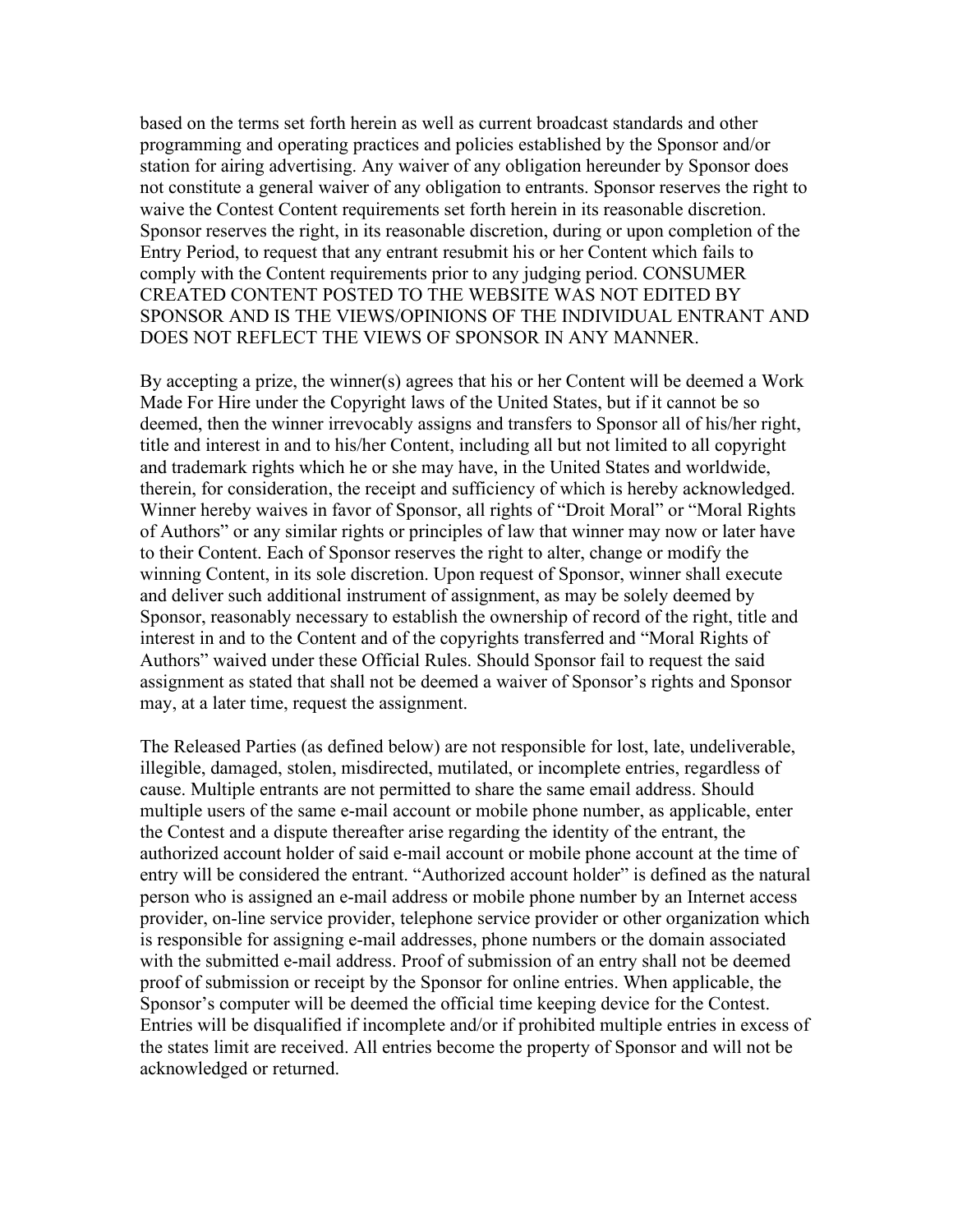Prize winners will be selected per the criteria announced for the Contest. If the Contest requires Entrant to answer trivia, provide information or otherwise perform in some manner to participate and qualify to win, the decisions of Sponsor and/or the other judges will be final as to all matters including the accuracy and/or completeness of the answer, as well as the quality of the information or other performance. If a winner is unable to be notified for any reason for any amount of time, the applicable prize may be forfeited and awarded to an alternate winner.

Generally notification is deemed to have occurred immediately upon placing of a phone call or any other method of notification as specified in the specific contest. The Sponsor is not responsible for any change of email address, mailing address, and/or telephone number of entrants. The Contest Entities are not responsible for and shall not be liable for late, misdirected or unsuccessful efforts to notify a finalist and/or potential winner(s), or (if the finalist or potential winner is a minor) for late, misdirected, or unsuccessful efforts of the entrant to provide signed parental or guardian consent. If the potential winner does not claim the prize within the appropriate time given upon, the entrant will automatically be disqualified and their prize will be forfeited.

By participating, you agree (a) to be bound by these Official Contest Rules; (b) as between you and the Sponsor, that the decisions of the Sponsor is final on all matters relating to the Contest; (c) you are not participating on behalf of any employer or third party; (d) in the event that you do not comply with these Rules, that you will be disqualified and your prize (if any) will be forfeited; and (e) (when applicable) the potential winner and/or finalist must be available to participate in any portion to the Contest that participation may be required to be considered eligible.

All decisions made by Sponsor are final.

WARNING: Listeners may be listening via the station stream on the Internet: please be advised that you may be listening to a delayed stream of the radio signal, which may vary depending on your computer's memory capacity and the speed of your internet connection. For that reason, we strongly recommend that you turn on your radio and tune to the station to participate in any call-in contest to be sure you are participating in "real time." Streaming delays may last up to several minutes. As a result, when the station announces the cue to call, listeners to the on-line audio stream may have a disadvantage in participating compared to those listeners who hear the Contest on a conventional FM radio.

NO PURCHASE NECESSARY AND NO ENTRY FEE, PAYMENT OR PROOF OF PURCHASE IS NECESSARY TO PARTICIPATE. PURCHASE DOES NOT INCREASE ODDS OF WINNING.

OPEN TO INDIVIDUALS WHO, AS OF THE TIME OF SELECTION, ARE AT LEAST 18 YEARS OLD UNLESS STATED OTHERWISE IN OFFICIAL CONTEST RULES, ARE LEGAL RESIDENTS OF MARYLAND, DELAWARE, OR VIRGINIA AND HAVE THEIR PRIMARY RESIDENCE ON THE DELMARVA PENINSULA.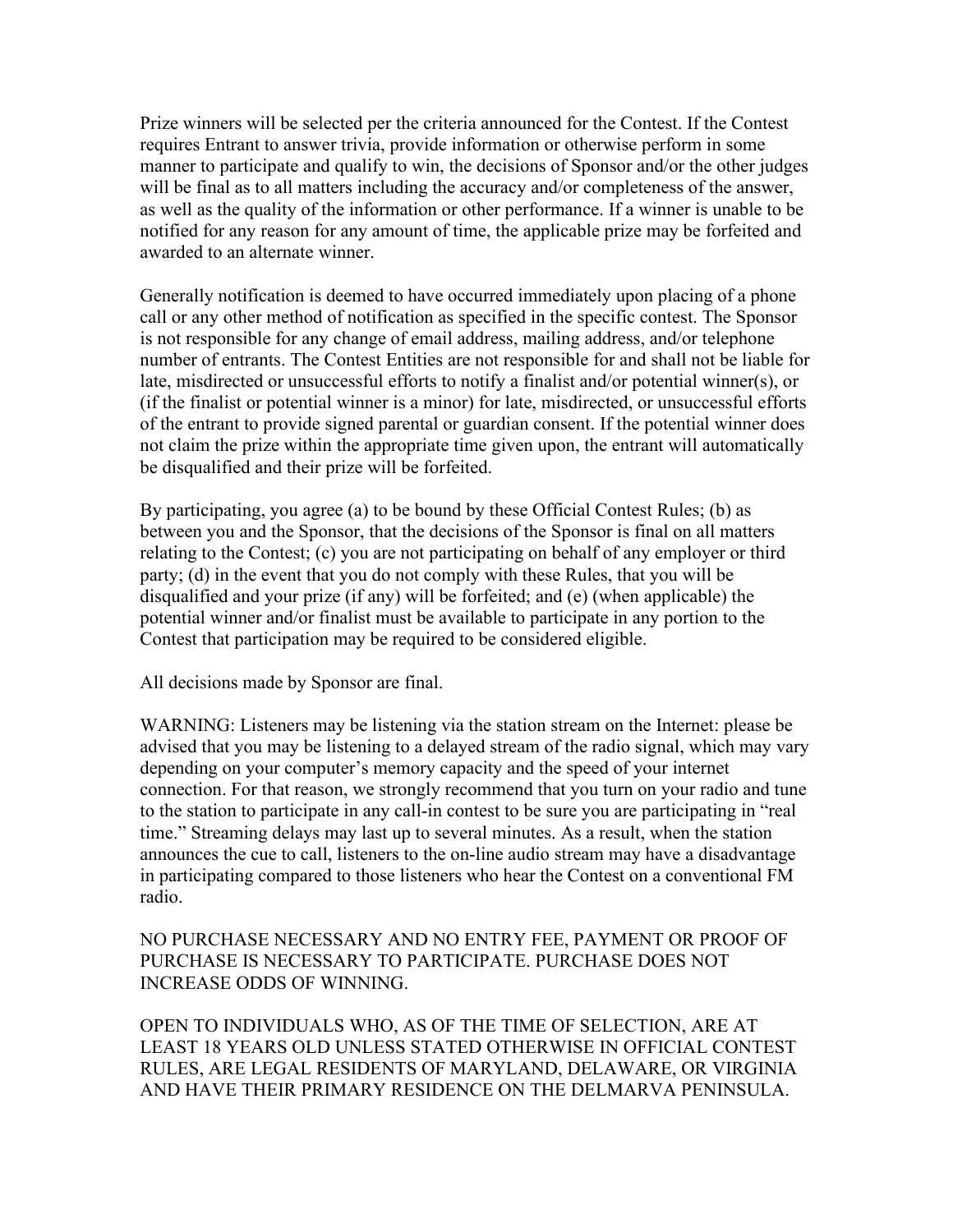The Contest is open only to legal residents of Maryland, Delaware, and Virginia whose primary residence is on the Delmarva Peninsula. Void where prohibited or restricted by law. Employees, contractors, directors, officers, consultants, and representatives of Draper Media, Draper Holdings, local sponsors, their subsidiaries, affiliates ("**Contest Parties**") and each of their immediate relatives and those living in the same household of each are not eligible to participate. Employees of other radio stations, Contest sponsors or any agency involved with the production or distribution of materials for any Contest and their immediate family members within the Sponsor listening area may not participate and are not eligible to win. All federal, state, and local laws apply.

No purchase necessary. Must be 18 years of age or older to enter unless otherwise stated in official contest rules, which may vary. Viewers are eligible to win only one daily prize in any Contest. Each individual is eligible to win only one (1) prize in any Contest and there is a maximum of one (1) winner per household, phone number, and/or email per month. Winner cannot have won a prize in any other Contest sponsored by any Draper Media property (WBOC-TV/FOX21/Delmarva Sports Network/WRDE-TV/MyCOZI/Telemundo Delmarva/102.5 WBOC-FM/93.5 The Beach/BIG 107.7/Coast Country 103.9 & 106.3/100.9% Classic Country/107.1-105.1-104.3 The Duck/Sports Radio 1240AM/DelmarvaLife/Outdoors Delmarva), whether on radio, TV, online or mobile, within 30 days from the date of his or her selection to win a prize in another Contest.

Prizes and values will vary by contest. Prizes may not be redeemed for cash, and cash equivalents will not be permitted under any circumstances. Sponsor is not responsible for each businesses' gift certificate or prize redemption policy. Additional rules and restrictions may apply.

Sponsor is not the supplier or guarantor of any prize, unless otherwise specified. Prizing may be fulfilled by a third-party fulfillment Sponsor. The prize will only be awarded if properly claimed according to the Rules. All costs and expenses related to the prize acceptance, the prize, and/or prize use not specified herein as being provided are the sole responsibility of winner(s).

If tickets to an event are awarded as a prize, Sponsor is not responsible for any cancellation or rescheduling of the event for any reason and has no obligation to reimburse, refund or otherwise substitute the tickets for another prize should the event not be rescheduled or vouchers not issued. Should a promotional card be part of the prize, the promotional cards shall include and herein be referenced as "promotional card(s)" collectively to any prefunded bank card, a gift card, an electronic gift card, stored-value card or certificate, a store card, merchant card, voucher for services or goods, a gift certificate or similar instrument and other redeemable instruments with value credit or the like that may be awarded are subject to terms, conditions and restrictions as set by issuer. \*Promotional cards are subject to the terms of use, applicable conditions and restrictions, including any expiration dates, promulgated by issuer of card. The promotional cards are not transferable, redeemable for cash or exchangeable for any other prize. Redemption of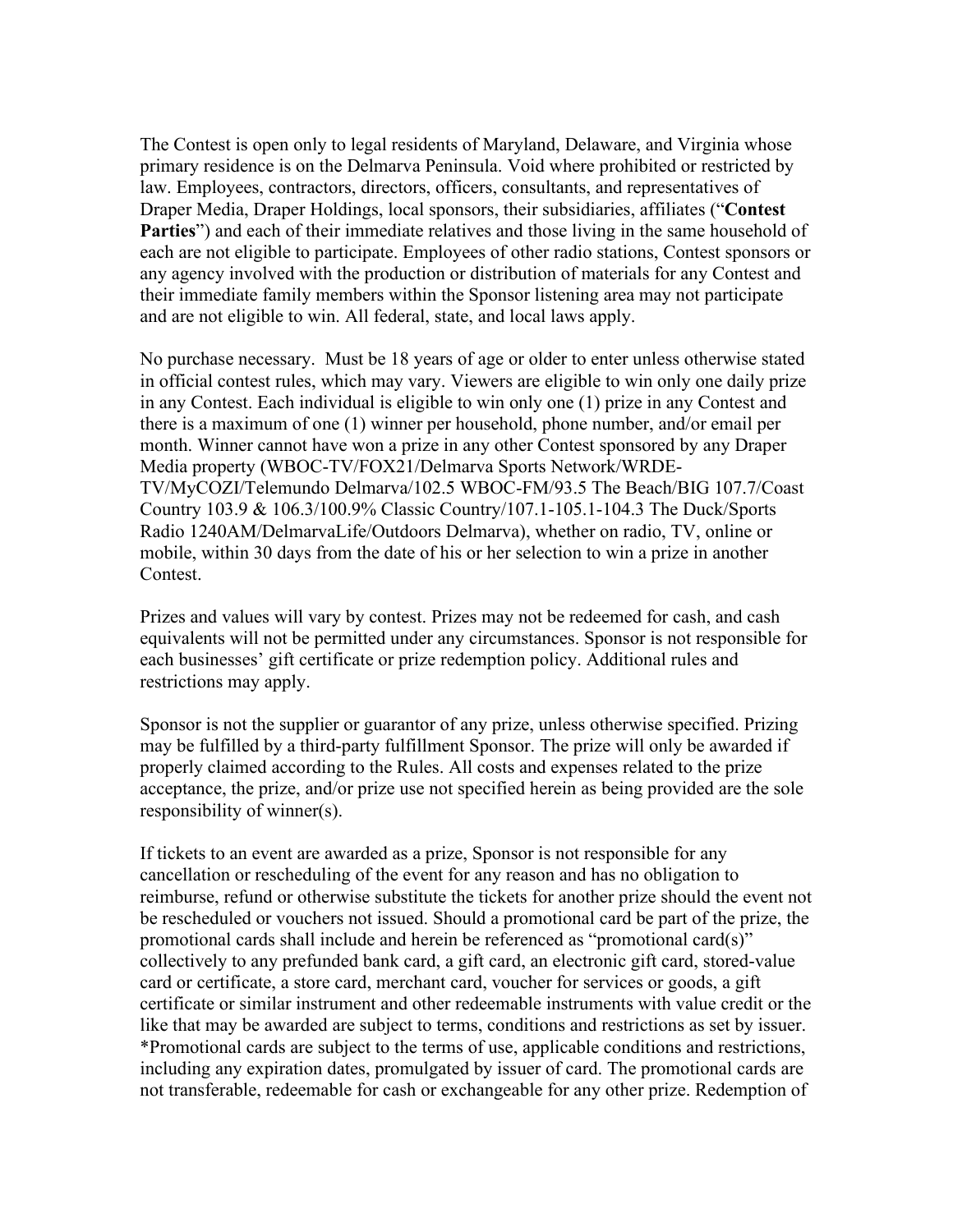the promotional card will be subject to the standard terms, conditions and restrictions applicable to the participating merchant and or the card issuer in effect on the day of issuance of the promotional card. The promotional card cannot be redeemed for the purchase of other promotional cards. Except as required by law, the promotional card cannot be reloaded, resold, transferred for value, redeemed for cash, or applied to any other account. The Sponsor is not responsible if any promotional card is lost, stolen, destroyed or used without permission. If the promotional card is lost or stolen, it will not be replaced. No substitutions allowed except by Sponsor at its sole discretion for a prize of comparable value. Should travel be part of the prize, Sponsor is not responsible for cancellations or delays in travel accommodations and has no obligation to reimburse, refund or otherwise substitute any tickets awarded as a part of a travel prize due to such cancellations or delays.

All prizes must be picked up by the winner in person at the Sponsor's business office located at 1729 N. Salisbury Blvd, Salisbury, MD 21801. Proper identification in the form of a passport, driver's license, or other form of government-issued picture identification must be presented to Sponsor in order for a winner to claim a prize. All prize claims are subject to verification of winner's eligibility. No one may claim a prize other than the winner of such prize unless proof of handicap or hardship satisfactory to Sponsor in its sole discretion is provided to Sponsor and the winner and his or her proxy, if applicable, execute any additional affidavits, releases or agreements that Sponsor may require. Prize must be claimed on business days, Monday through Friday, 8:30am ET – 1:00pm ET and 2:00pm ET – 4:30pm ET no later than thirty (30) days after notification of winning at Sponsor's address set forth above ("**Claim Period**"). If a prize is not claimed in accordance with these official rules within the Claim Period, the selected winner will be disqualified and forfeit all interest in such prize and Sponsor reserves the right to award the prize to another winner or donate any prizes not awarded to a charity of Sponsor's choice. For purposes of this Contest, "business day" shall exclude Saturdays, Sundays, and official holidays of Maryland, Delaware, and Virginia.

All prizes are non-transferable and no prize substitution is permitted, except at the sole discretion of the Sponsor.

A list of winners will be posted on the designated Sponsor station's website and shall be available for up to thirty (30) days after the end of each Contest.

As a condition of receiving a prize, the winner must sign and return any documents requested by Sponsor, including but not limited to, an affidavit of eligibility and publicity/liability release. Failure to sign and return any requested documents by the specified return date will result in disqualification of the winner and the forfeiture of all interest in the prize. If required by applicable law, the winner will be issued an IRS Form 1099 in the amount of the actual retail value of the prize and must provide Sponsor with his/her valid Social Security Number or Taxpayer ID for tax reporting purposes. Payment of any and all applicable taxes is the sole responsibility of each winner.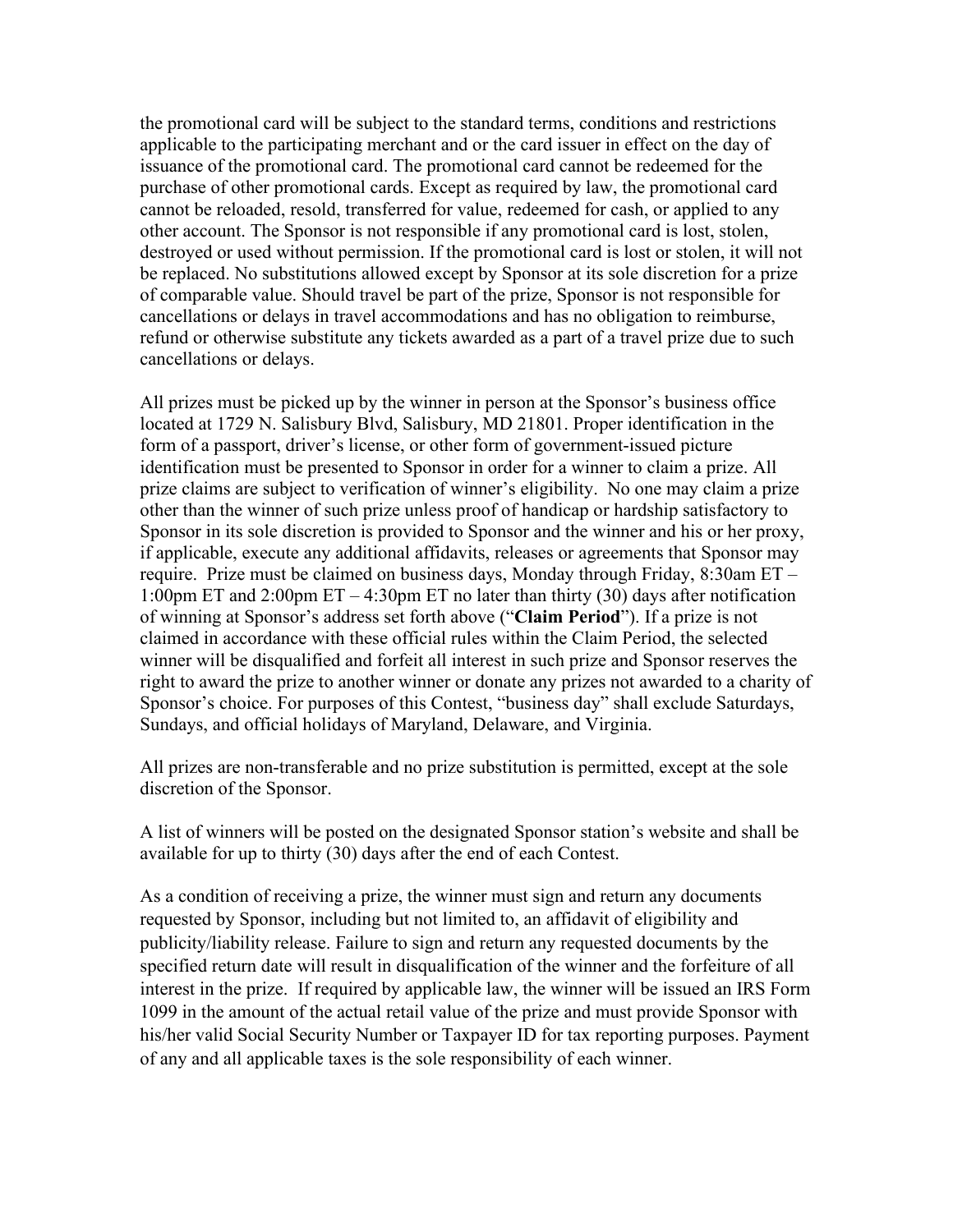By participating in the Contest or accepting a prize, entrants agree that Sponsor, Administrator, and the Contest Parties (collectively, "**Releasees**") will not be responsible or liable for any losses, damages, injuries or claims arising from the Contest or the award of any prize. Without limiting the generality of the foregoing, Releasees will not be liable for any claims arising out of technical problems or malfunctions in connection with the Contest, including, without limitation, those arising in connection with any of the following occurrences that may affect the operation of the Contest: software or hardware errors; loss of telephone, cable, satellite, network, electronic, wireless, or Internet connectivity, or other communication problems; errors or limitations of any service providers, servers, hosts, or providers; garbled, jumbled, or faulty transmissions; failure of any transmissions to be sent or received; lost, late, delayed, or intercepted transmissions; unauthorized human or non-human intervention in the operation of the Contest, including without limitation, as a result of unauthorized tampering, hacking, theft, viruses, bugs, worms; or destruction of any aspect of the Contest. Entrants further agree that Releasees shall not be responsible for (i) dropped, indiscernible, or misdirected calls or for any errors in the announcement of the prize or these rules, (ii) any inaccurate or incorrect data contained on promotional materials or announcements, or (iii) any error in the administration of the Contest or announcement of the prize and/or all Contestrelated materials. As a condition of entering, entrants agree (and agree to confirm in writing if requested by Sponsor): (a) to forever discharge, release, and hold harmless Releasees from any and all claims, liabilities, injuries, losses, damages, causes of action, suits, and demands of any kind arising from or in connection with the Contest or the prize, however caused; (b) under no circumstances will entrant be permitted to obtain awards for, and entrant hereby waives all rights to claim, punitive, incidental, indirect, special, exemplary, or consequential damages; and (c) that any and all claims, judgments, and award shall be limited to actual out-of-pocket costs incurred, excluding attorneys' fees and court costs.

EXCEPT WHERE PROHIBITED, BY SUBMITTING AN ENTRY, ENTRANT ACKNOWLEDGES AND AGREES THAT IF ENTRANT WINS, ENTRANT'S NAME, PHOTOGRAPH, AND OTHER FORMS OF LIKENESS MAY BE PUBLISHED ON SPONSOR'S AND ADMINISTRATOR'S PROMOTIONAL MATERIALS, INCLUDING BUT NOT LIMITED TO, SPONSOR'S AND ADMINISTRATOR'S NEWSLETTERS, WEBSITE AND SOCIAL MEDIA PAGES, AT SPONSOR'S SOLE DISCRETION AT ANY TIME. Except where prohibited, subject to entrant winning the prize, entrant hereby grants Sponsor, Administrator, and their agents a worldwide, royalty-free, non-exclusive and sub-licensable right and license to use, distribute, and publicly display entrant's name, photograph, and other forms of likeness in any way, at any time, in any and all media related to Sponsor or Administrator, without any additional approval or consent of, and without consideration to the entrant.

**LEGAL WARNING: ANY ATTEMPT BY AN INDIVIDUAL, WHETHER OR NOT A PARTICIPANT, TO DELIBERATELY UNDERMINE THE LEGITIMATE OPERATION OF THIS CONTEST IS A VIOLATION OF CRIMINAL AND CIVIL LAWS, AND SHOULD SUCH AN ATTEMPT BE**